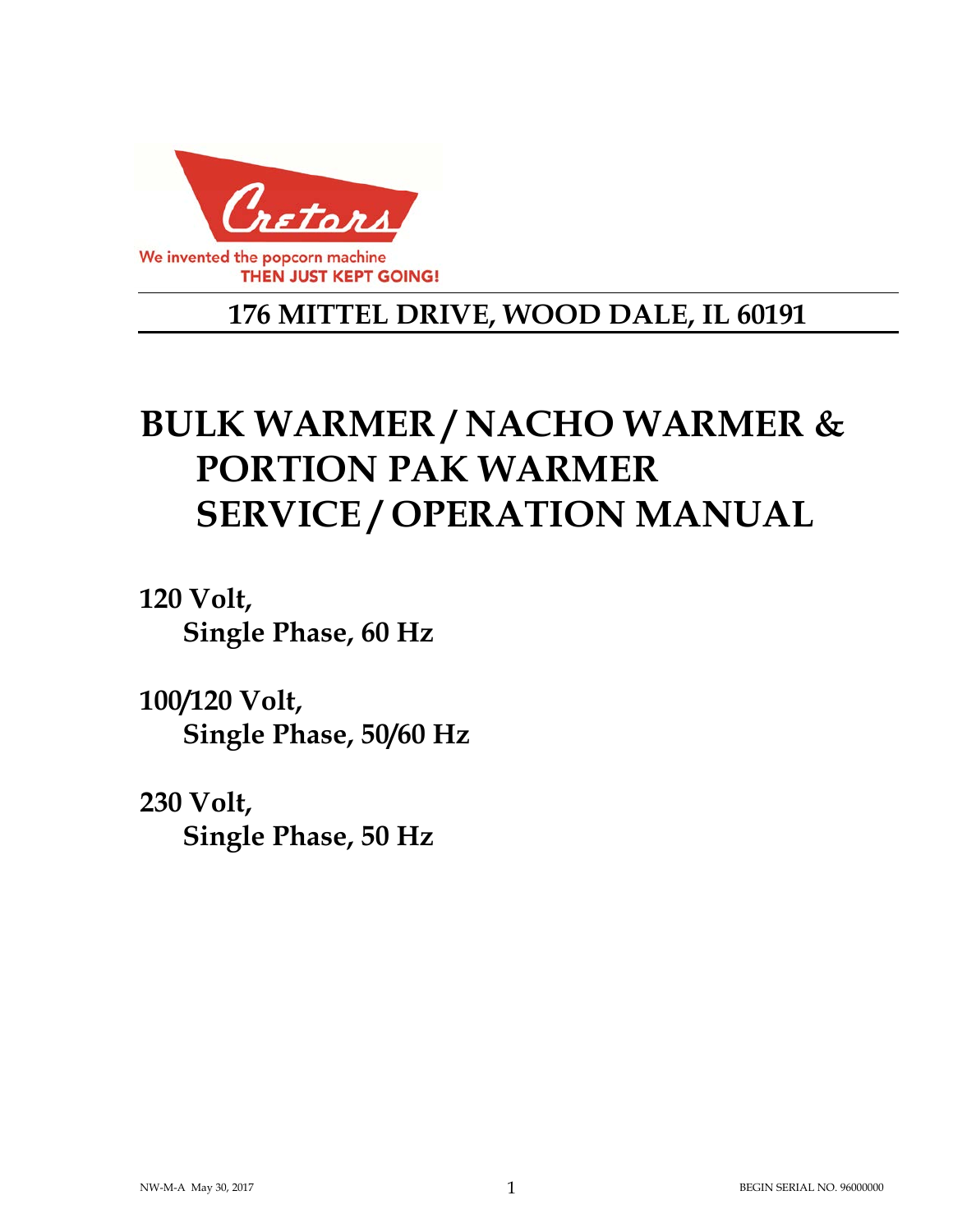

**READ** and **UNDERSTAND** these servicing, and safety instructions before servicing this machine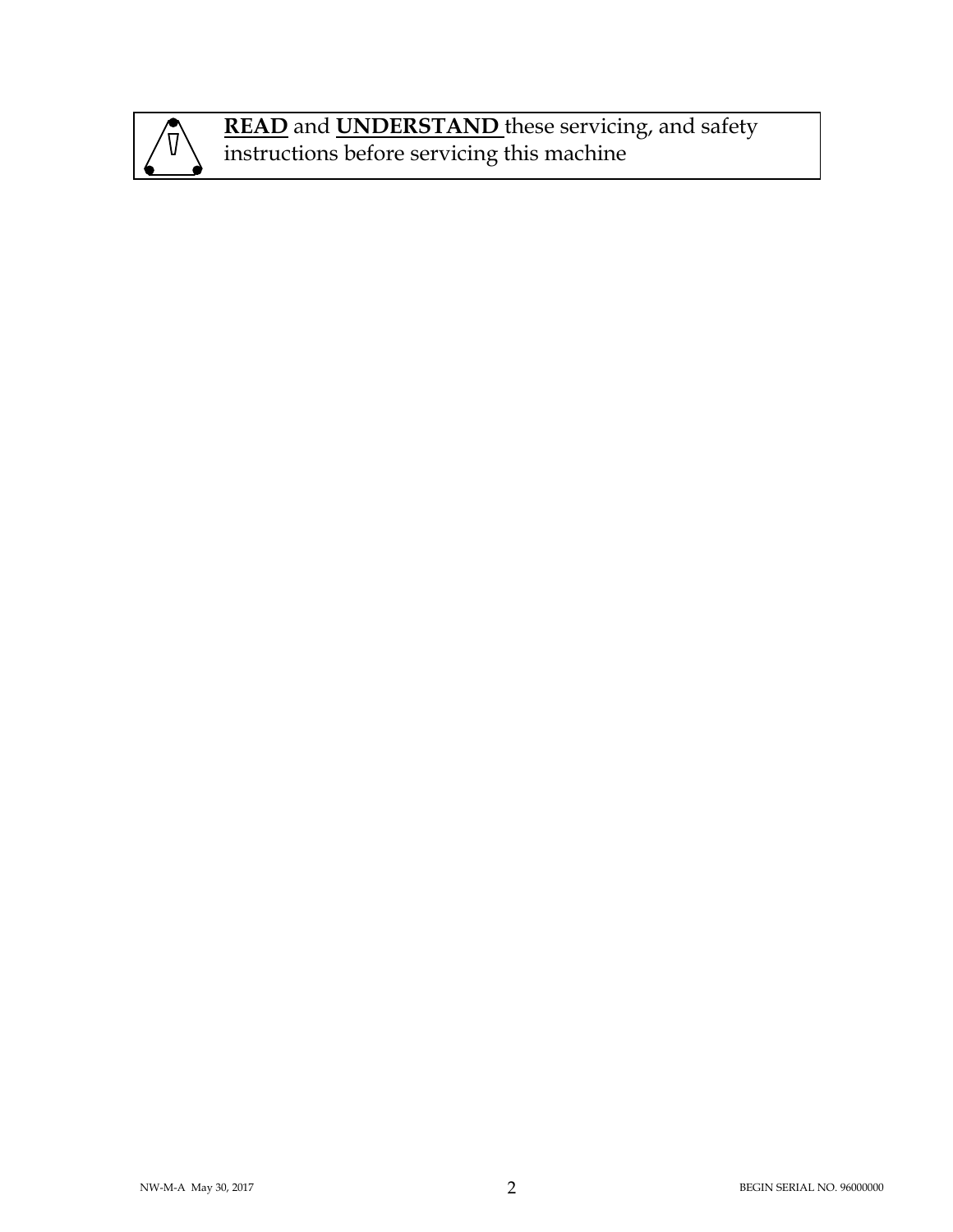# **SAFETY FIRST**



The information in this manual is essential for the safe installation and maintenance of your Cretors warmer. The manual must be read and understood before installing, operating or maintaining this equipment, or equivalent training must be provided.



"The employer shall instruct each employee in the recognition and avoidance of unsafe conditions and the regulations applicable to his work environment to control or eliminate any hazards or other exposure to illness or injury". Ref.: 29 CFR 1926.20 (b)(4)(a)(2)



It is understood that safety rules within individual companies vary. If a conflict exists between the safety procedures contained in this manual and the rules of a using company, the more stringent rule should take precedence.

# **I INTRODUCTION**

This manual is filled with time-saving and money-saving information regarding your Cretors warmer. There is nothing, however, more important than the safety aids and warnings that are found throughout this document. The Safety Alert Symbol is used to identify topics of primary safety concern wherever they appear. Furthermore, a separate section has been included which deals exclusively with operation and accident prevention.

If, after reviewing this manual, anything is unclear or technical problems are encountered, contact the dealer from whom you purchased your machine for assistance and if there are any additional questions, feel free to contact our Customer Service Department at the address and/or phone number listed on the back cover of this manual. Always have the model and serial number of your machine available to assist in obtaining the correct information.

# **II SAFETY ALERT SYMBOL**

The symbol shown below is used to call your attention to instructions concerning your personal safety and the safety of others. Watch this symbol. It points out important safety precautions. It means "ATTENTION! Become Alert! Your personal safety is involved!" Read the message that follows and be alert to the risk of personal injury or death.

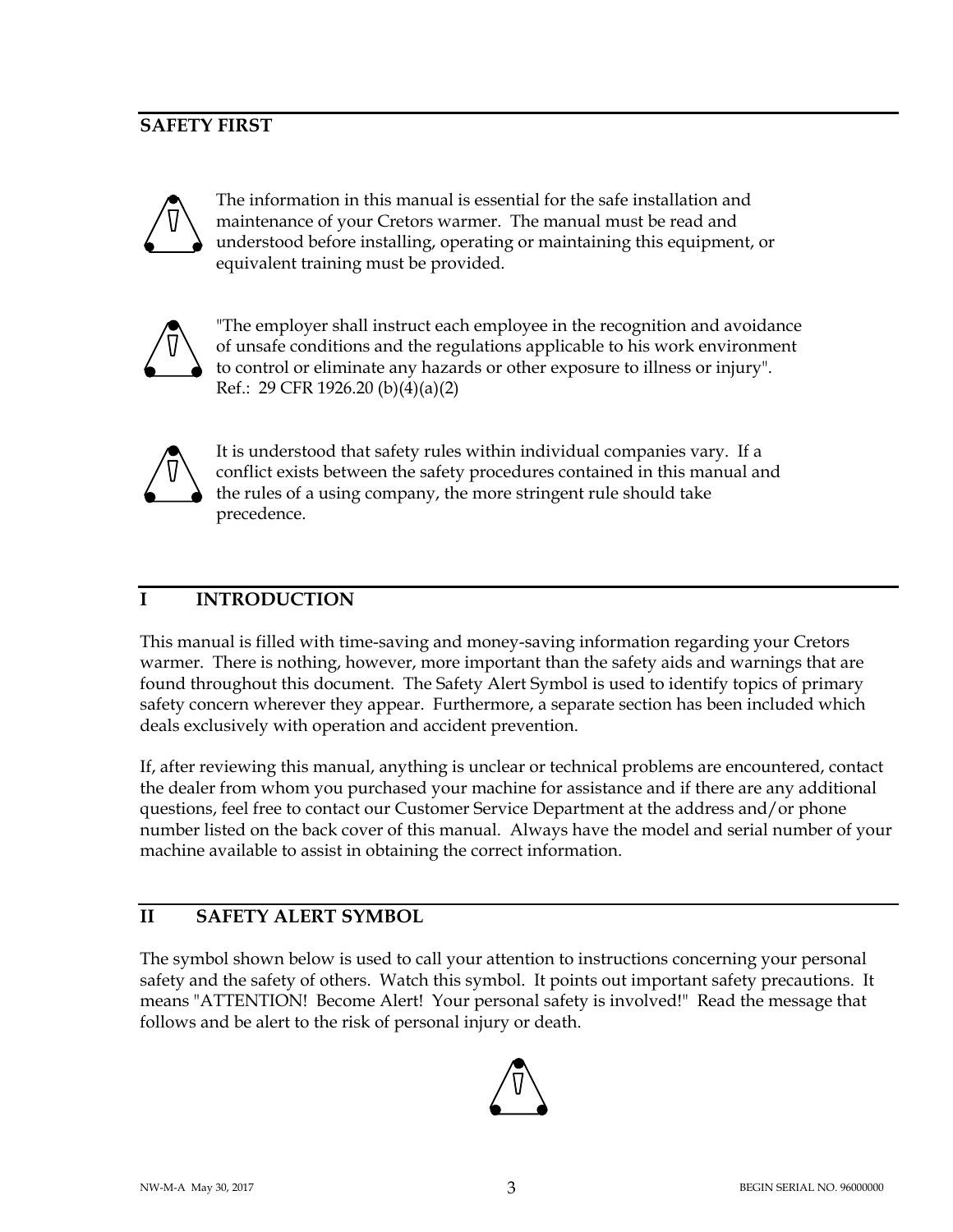# **III PURPOSE OF MANUAL**



This instruction manual is intended to familiarize owners with the operation, servicing and safety procedures associated with your Cretors warmer.



This manual should be kept available to operating and maintenance personnel.



A person who has not read and understood all operating and safety instructions is not qualified to operate the machine.

# **IV PRODUCT IDENTIFICATION**

#### CRETORS BULK, NACHO AND PORTION PAK WARMER

ELECTRICAL SPECIFICATIONS: Bulk, Nacho and Portion Pak Warmers are available in any of the following Electrical configurations: 120 Volt, Single Phase, 60 Cycle

 100/120 Volt, Single Phase, 60 Cycle 230 Volt, Single Phase, 50 Cycle

#### SPECIFICATIONS:

| <b>MODEL TW/BW</b> | <b>BULK/NACHO WARMERS</b>                                                                  |
|--------------------|--------------------------------------------------------------------------------------------|
| Electrical:        | 450 watts                                                                                  |
| Dimensions:        | $18-3/4$ "D x $18-3/4$ "W x $26$ " H - - - - 47.6 cm D x 47.6 cm W x 66<br>cm <sub>H</sub> |
| Net Weight:        | 51 lbs. (23 kg.)                                                                           |
|                    |                                                                                            |
| <b>MODEL PPW</b>   | <b>PORTION PAK WARMER</b>                                                                  |
| Electrical:        | 425 watts                                                                                  |
| Dimensions:        | $16-5/8$ "D x 13"W x 18-7/8" H - - - - 42.2 cm D x 33.0cm W x<br>47.9 cm H                 |
| Net Weight:        | 40 lbs. $(18 \text{ kg.})$                                                                 |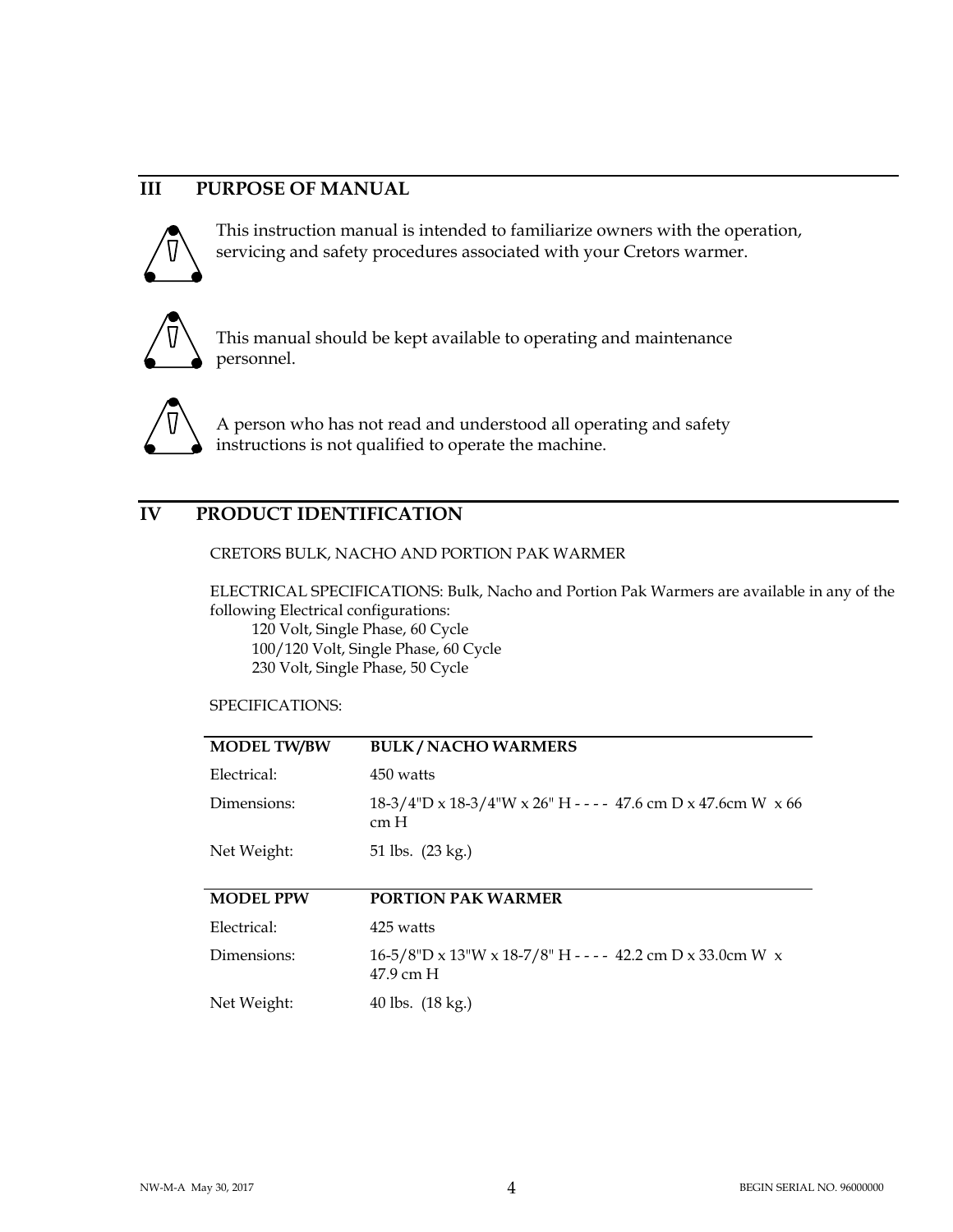# **V THEORY AND OBSERVATIONS OF WARMER OPERATION**

 The Bulk, Nacho and Portion Pak Warmer is designed to warm and display pre-packaged cheese and chip products. The unit is designed with a heating element and blower to circulate warmed air in the cabinet.

 Adjustable wire shelves and a backlit sign compliment the Bulk and Nacho Warmer unit for display purposes.

The Portion Pak Warmer has wire shelves and a backlit sign.

# **VI CONTROL SWITCH**

ROCKER SWITCH -Turns light and cabinet heat ON/OFF

# **VII INSTALLATION INSTRUCTIONS**

#### **1. Location**

Choose a location for your Cretors machine to maximize the ease of operation and maintenance procedures. Check your local building and fire codes for location restrictions.

#### **2. Power Supply**

Check the nameplate to determine the required power supply.



Connect your warmer only to the correct power source. Failure to do so may result in personal injury or death and may damage your warmer.



Make certain the Rocker Switch on the warmer is in the 'OFF' position when plugging into power source. Failure to do so may result in personal injury or death and may damage your warmer.

#### **3. After Connecting Warmer to Power Supply**

 The unit's operation can be controlled by the backlit rocker switch located above the plexiglass door.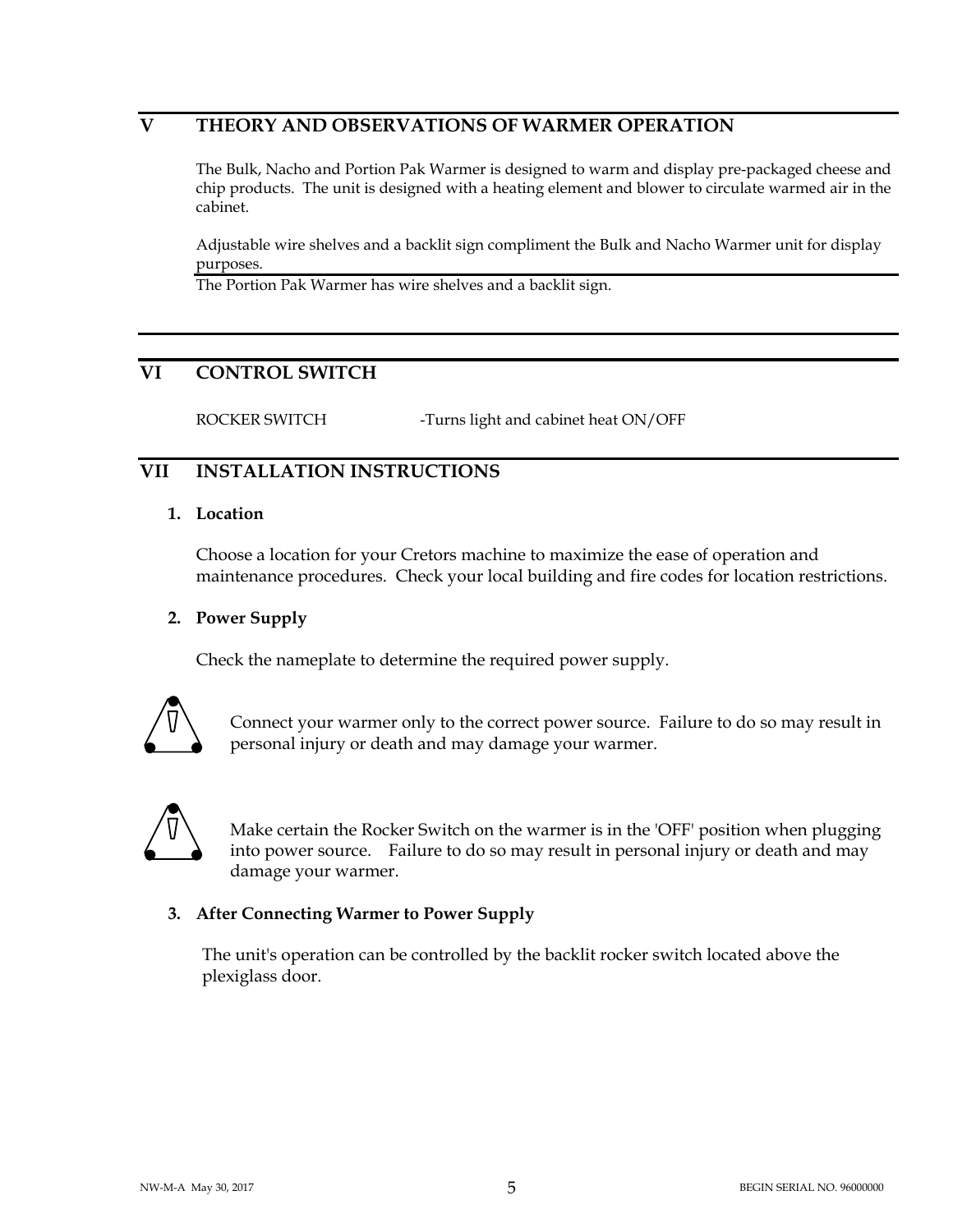# **VIII SERVICE INSTRUCTIONS**



In the case of improper operation, qualified personnel only should perform the following diagnostic checks, and, if necessary, corresponding adjustments and repairs. Many of the following procedures present an electrical shock hazard and can cause serious injury or death.

#### **1. Parts**

When ordering parts, refer to the attached parts diagram. Always supply the serial number, model number, and voltage of your warmer.

# **IX TROUBLE SHOOTING**

#### **1. Problem - Cabinet Will Not Heat**

QUESTION: Do any of the other components work - blower, light, etc.?

NO! Check power supply:

- A. Is it plugged in?
- B. Is the receptacle live?
- C. Is machine plugged into the proper voltage? Measure with voltmeter and compare to specification on nameplate of machine.



Do not attempt electrical repairs on the power supply circuit unless you are qualified to do so. The electrical shock associated with line voltages can cause serious injury or death.

YES!

A. Problem is in machine.

If blower runs, but air is cold, check the two thermostats and heat element. To check the thermostats and heat element, perform the following operations:

- A) Unplug machine.
- B) To gain access to the top thermostat on the Portion Pak and both thermostats on the Nacho Warmer, remove the top of the machine by removing the screws on the top.

On the Portion Pak, to gain access to the bottom thermostat and element, remove the front sign and perforated wire guard on the inside.

C) Using a multimeter, check the continuity between the terminals of each thermostat. Remove wire. If reading is not equal to '0' ohms, the thermostat is faulty. Replace thermostat.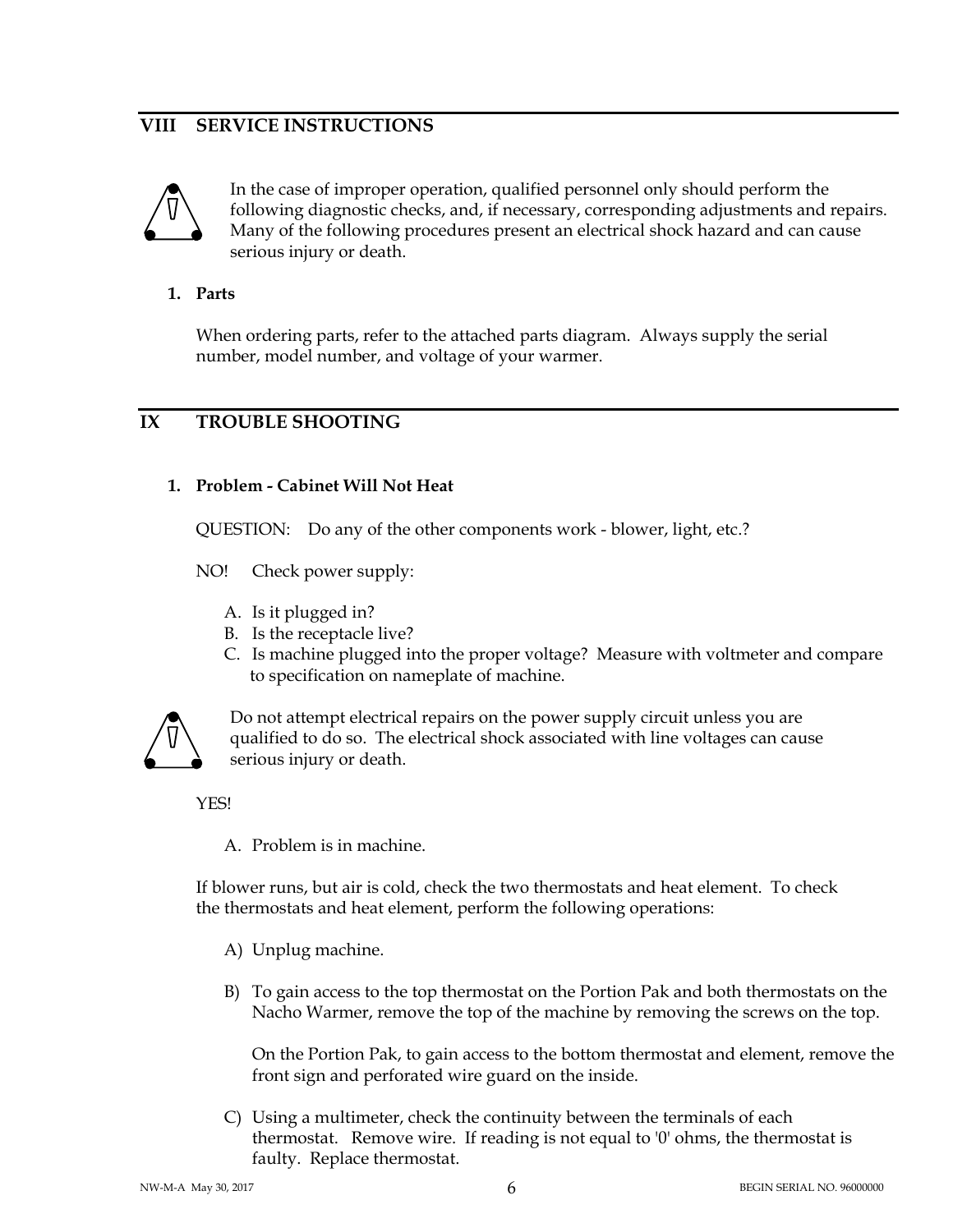D) Using multimeter, check continuity of the heat element. Remove the wire from one terminal. The meter should read 36  $\Omega$  (ohms) for 120 volt or 144  $\Omega$  for 230-volt machine. Replace the heat element.

If blower does not run, perform the following operation:

- A) Unplug machine.
- B) Remove the top of the machine by removing the screws at the top.
- C) Remove sign.
- D) Using a multi meter, check Ohm on the motor. If the reading is equal to '0" or infinite  $(∞) Ohm (Ω)$ , replace the motor.

# **X OPERATING INSTRUCTIONS**



**1.** Do not attempt to operate your Cretors warmer until you have read and understood this manual. Failure to do so may result in serious injury or death.



**2.** Do not attempt to operate your Cretors warmer unless the installation instructions have been strictly adhered to. Failure to do so may result in serious injury or death.

 3. This warmer is designed to warm pre-packaged aseptic sealed food products. Failure to use prepackaged sealed products may result in illness to your customers.

4. Place prepackaged food products on wire shelves.

5. Turn 'ON' rocker switch located above the plexiglass doors.

 6. Allow sufficient time for unit to warm prepackaged food products before serving to customers.



**7.** Operate your warmer only if it is in sanitary condition (SANITATION INSTRUCTIONS). Failure to do so may result in illness to your customers.

# **XI SANITATION INSTRUCTIONS**



Be certain the machine is turned 'OFF' and power is unplugged before sanitizing this machine. Failure to do so could result in injury or death.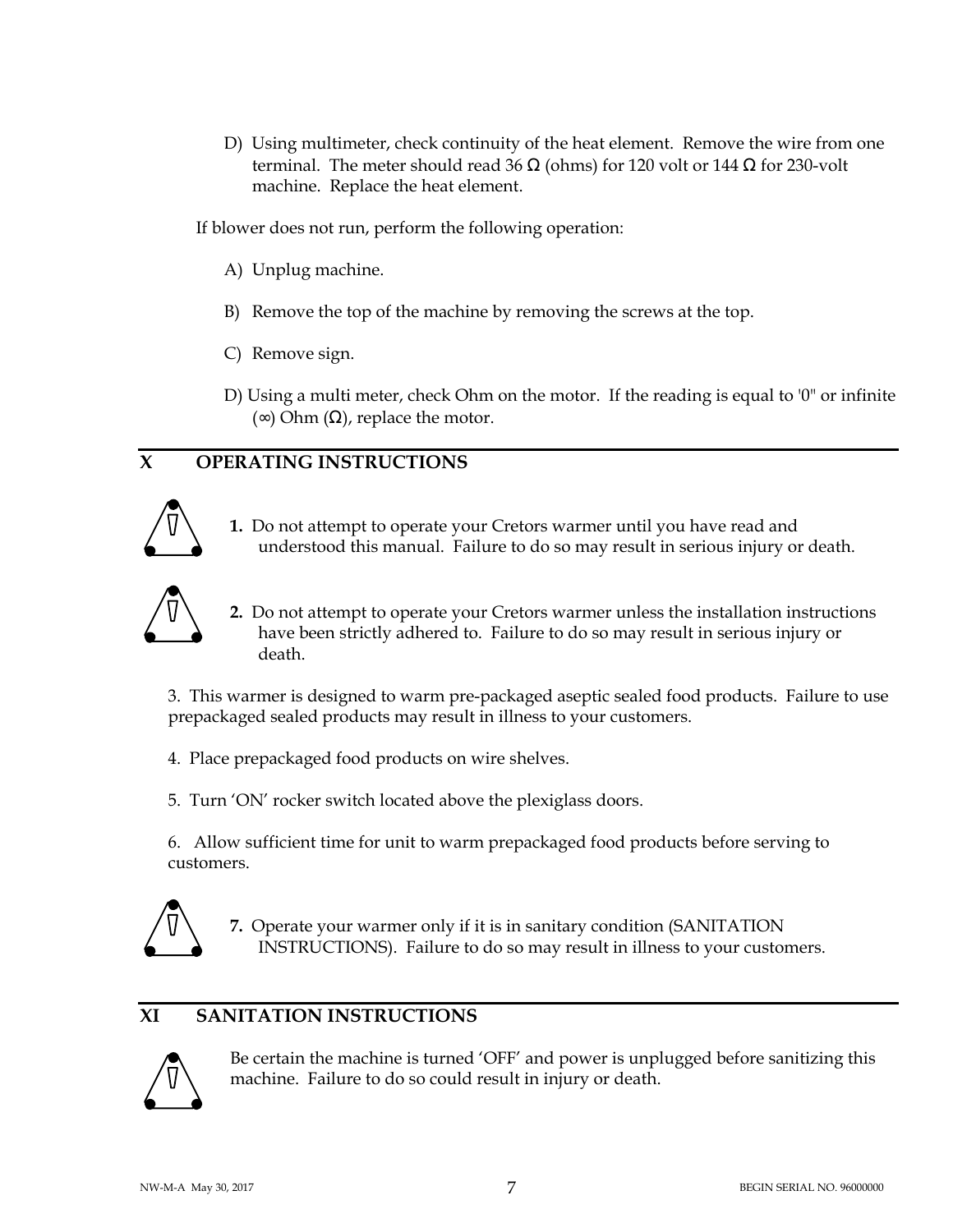

Do not clean heated surfaces until they have been given sufficient time to cool. Failure to do so may result in serious burns.

 The cabinet can be cleaned with any good grade glass or household cleaner suitable for stainless steel surfaces. A cleaning agent that is acceptable for food contact surfaces are recommended.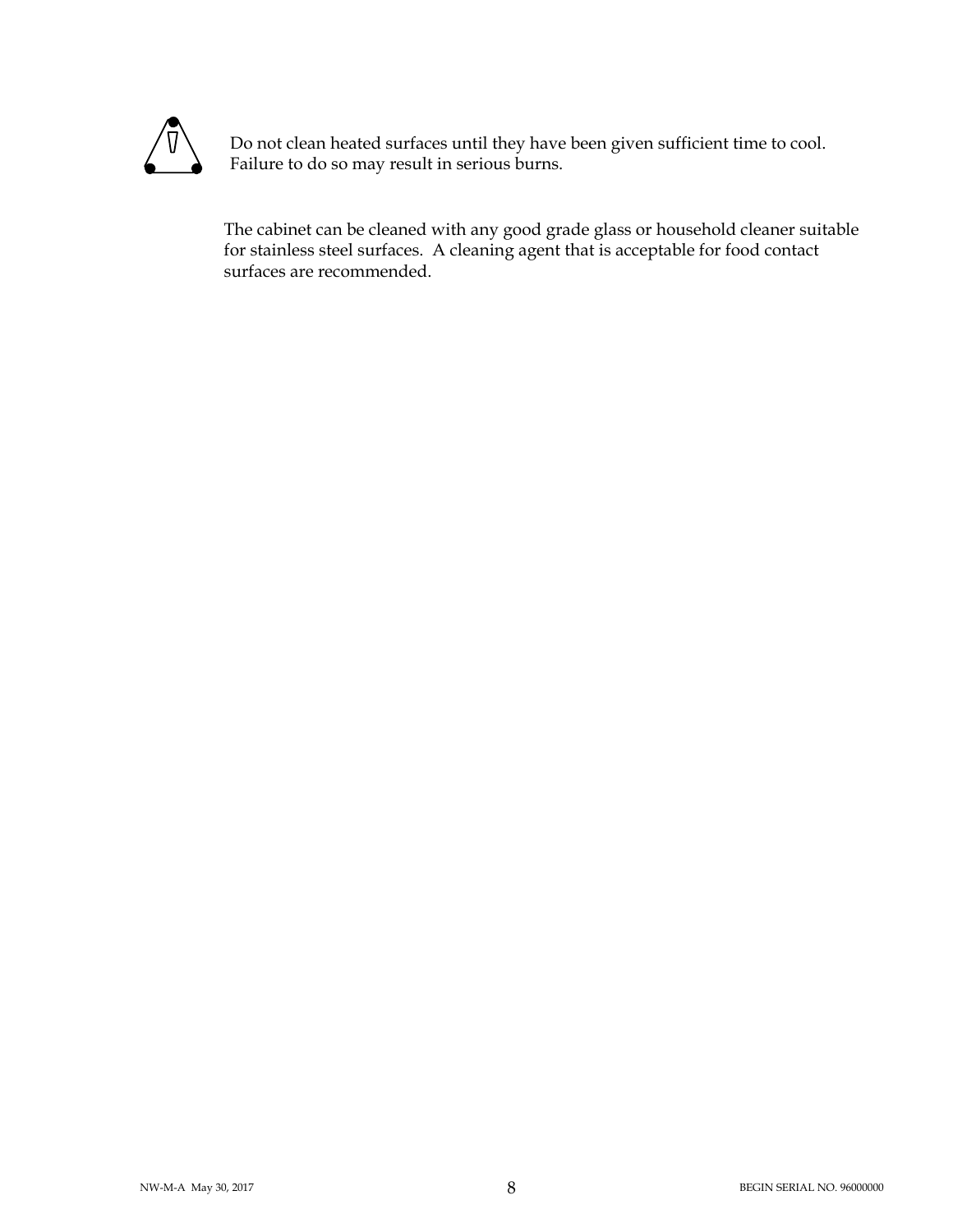# **SAFETY FIRST**



The information in this manual is essential for the safe installation and maintenance of your Cretors machine. The manual must be read and understood before installing, operating or maintaining this equipment, or equivalent training must be provided.



"The employer shall instruct each employee in the recognition and avoidance of unsafe conditions and the regulations applicable to his work environment to control or eliminate any hazards or other exposure to illness or injury". Ref.: 29 CFR 1926.20  $(b)(4)(a)(2)$ 



It is understood that safety rules within individual companies vary. If a conflict exists between the safety procedures contained in this manual and the rules of a using company, the more stringent rule should take precedence.

This manual is filled with time-saving and money-saving information regarding your Cretors machine. There is nothing, however, more important than the safety aids and warnings found throughout this document.

If you have any questions, contact your local dealer and if there are any additional questions, feel free to contact the Customer Service Department at C. Cretors and Company.

Additional copies of this manual can be obtained from C. Cretors and Company at the address listed below. Please provide model and serial number when requesting additional copies of this manual. There will be a nominal charge for additional copies.

Cretors guarantees this machine to be free of defects in parts, materials and workmanship for two years. Please take this time to fill out the factory registration card and return it to the factory to activate your warranty. If you have any questions concerning the Cretors' warranty, please contact your local dealer or the Customer Service department at C. Cretors and Company.



**THEN JUST KEPT GOING!** C. CRETORS AND COMPANY 176 MITTEL DRIVE WOOD DALE, IL 60191 PHONE (773) 588-1690, (800) 228-1885, FAX (773) 588-7141 WEB SITE: http://www.cretors.com Email: postmaster@cretors.com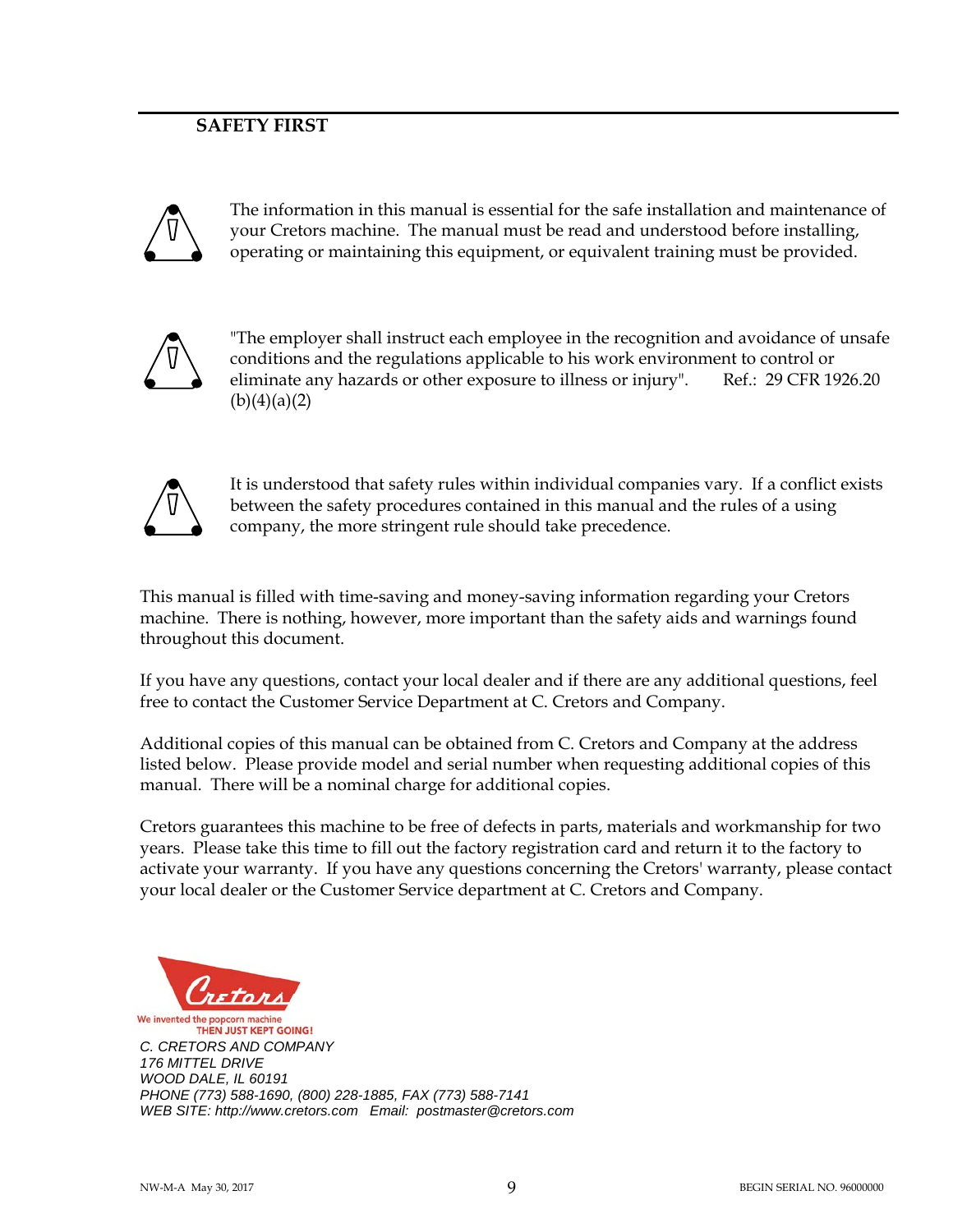**BULK WARMER - NACHO 120V** DOC: BW300003 BEGINNING SERIAL 01090000

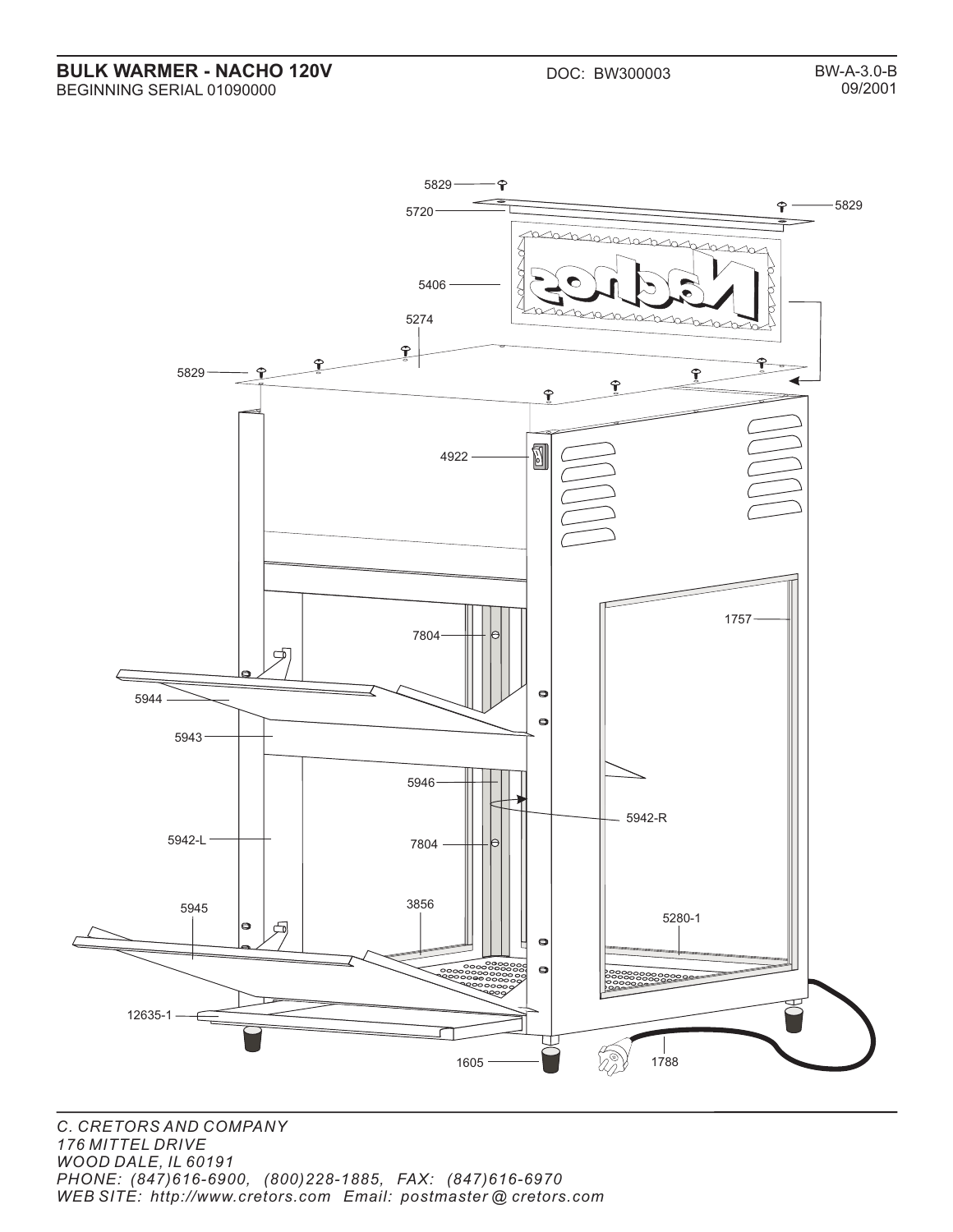#### **BULK WARMER - NACHO 120V DOC: BW300003** BEGINNING SERIAL 01090000

- 1605 RUBBER FOOT W/ HARDWARE
- 1757 CHANNEL-GLASS "U" SOLD PER FOOT
- 1788 CORD 10AMP, 16-3 NEMA 5-15P
- 3856 GLASS CHANNEL SIDES
- 4922 SWITCH-SMALL ROCKER
- 5274 TOP-NACHO WARMER
- 5278 SIDE GLASS 16 15/16" x 14 1/8" x 1/8"(43 cm x 42.55 cm x 32 cm)
- 5279 FRONT GLASS 16-15/16" x 16 3/4" x 1/8" (43 cm x 42.55 cm x 32 cm)
- 5280-1 GLASS CHANNEL FRONT
- 5406 DECAL
- 5720 SIGN RETAINER BRACKET
- 5829 #6 x 1/2 PHILLIPS HEAD
- 5942-L AIR DUCT-LEFT
- 5942-R AIR DUCT-LEFT
- 5943 LOAD SHELF
- 5944 TOP DROP SHELF
- 5945 BOTTOM DROP SHELF
- 5946 FRONT INSIDE CORNER
- 7804 #6 1/2 SLTD PAN SHEET METAL
- 12635-1 CLEAN OUT DRAWER

#### **NOT SHOWN**

- 2166 CORD GRIP
- 5474 PLEXI SIGN BACKING
- 10481 MAGNETIC CATCH (4)